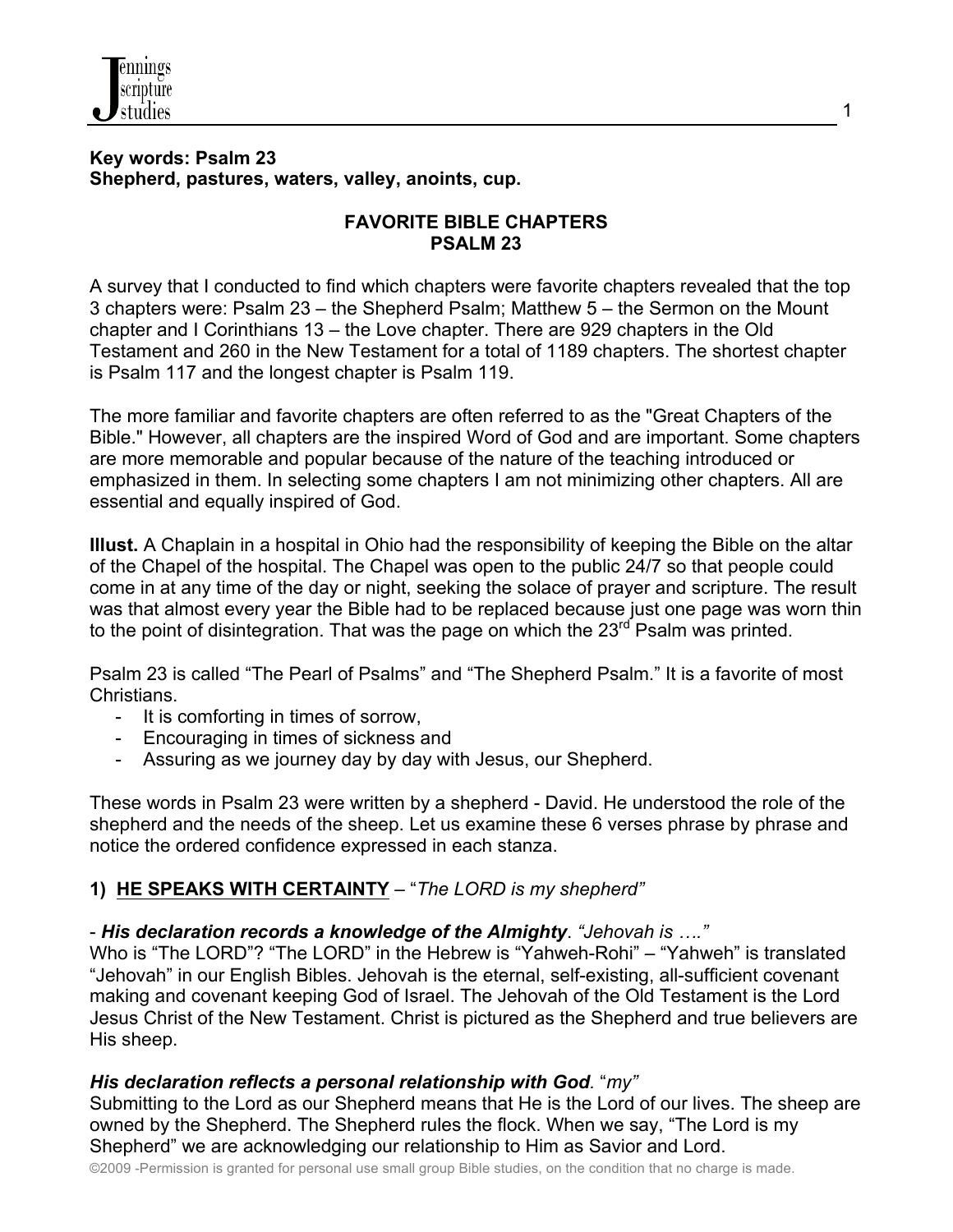

### *His declaration reveals his subservience to the Lord*. *"Shepherd."*

The term "Lord" is a title of supreme authority and when ascribed to the Lord Jesus it means a title of sovereign deity. When we submit to His Shepherdhood we are recognizing His deity and submitting to His authority. Consequently there must be obedience to His Lordship and a daily allegiance to Him as our sovereign Shepherd.

I have heard people quote the first verse saying, *"The Lord is my shepherd, I shall not want"* and I knew that they lived in a veritable wilderness of want. What they meant was, "The Lord is my Savior, and I am glad He is." There is a vast difference between knowing the Lord Jesus as Savior and following Him as Shepherd. We cannot know Him as our Shepherd unless and until we know Him as our Savior. The proof that He is indeed our Savior is demonstrated by our obedience to Him as our Shepherd.

David's statement "The LORD is my shepherd" confidently reveals his knowledge of Jehovah and his relationship and submission to Him. When we say those same words, does our life match our language?

## **2) HE SPEAKS OF SUFFICIENCY** – *"I shall not want"*

Our Shepherd is sufficient for all of our insufficiencies. It is a rare thing to see someone living without any wants whatsoever for we live in an age of discontent. Listen to these words by Jason Lehman in his poem "Present Tense":

> *"I was a child. But it was adulthood I wanted, The freedom, And the respect. I was twenty. But it was thirty I wanted, To be mature, And sophisticated. I was middle-aged. But it was twenty I wanted, The youth, And the free spirit. I was retired. But it was middle-age I wanted, The presence of mind, Without limitations. My life was over. But I never got what I wanted."* (From *Bible-based Explorations of Issues Facing Youth -* Faith & Life Press, 1996)

Yet, listen to these words of the Apostle Paul, *"I have learned to be content whatever the circumstances. I know what it is to be in need, and I know what it is to have plenty. I have*  learned the secret of being content in any and every situation, whether well fed or hungry, *whether living in plenty or in want."* (Philippians 4:11-12)

Obviously, God wants us to be a happy, satisfied people. We shouldn't be restless and anxious, always coveting what we don't have. There should be a spirit of thankfulness in us that brands us as belonging to our Great Shepherd.

David spoke of his Shepherd's sufficiency. He said:

*- I shall not want for rest* – *"He makes me to lie down in green pastures";*

- *I shall not want for refreshment* – *"He leads me beside the still waters"*

©2009 -Permission is granted for personal use small group Bible studies, on the condition that no charge is made.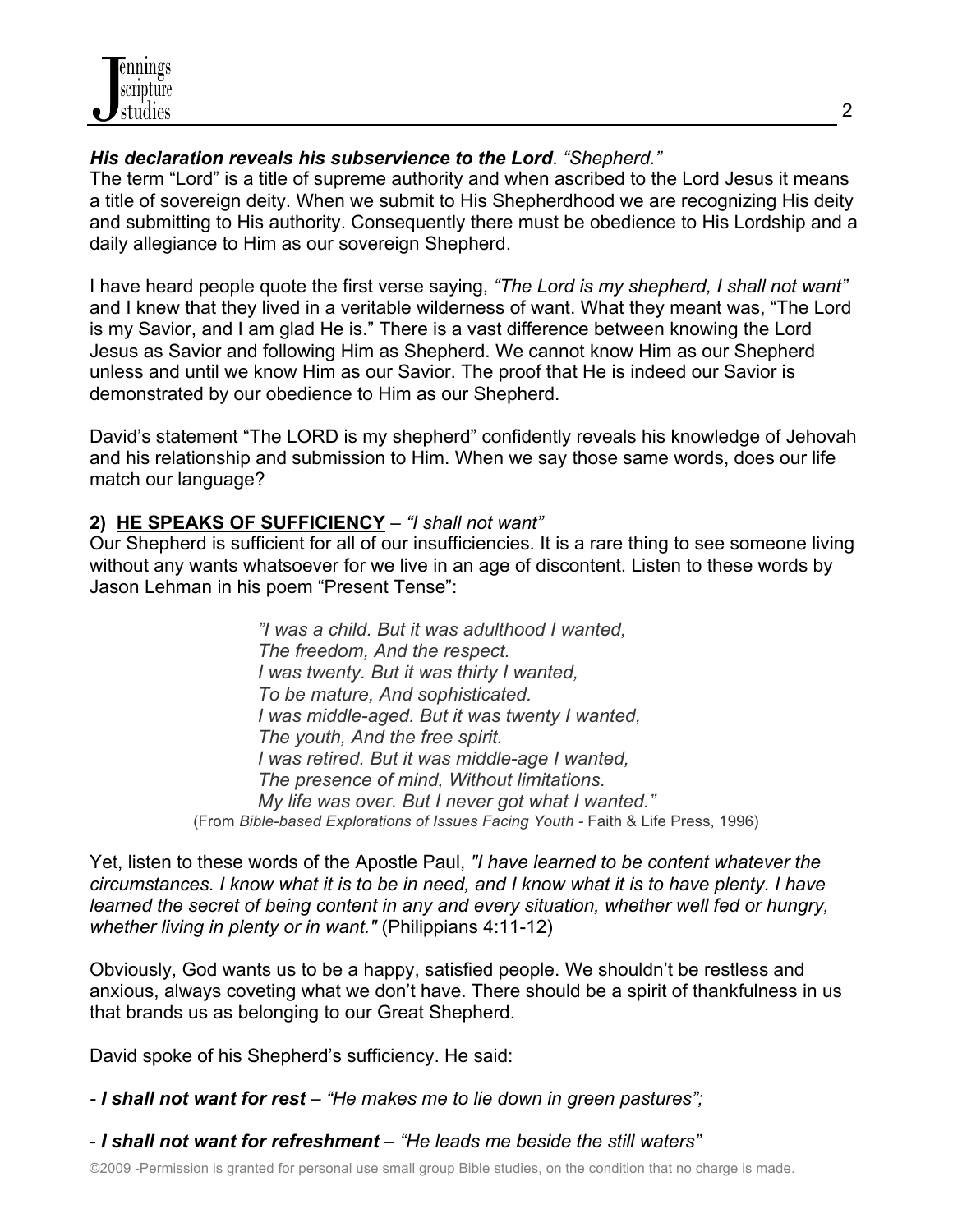

### - *I shall not want for restoration* – *"He restores my soul";*

- *I shall not want for righteous paths* – *"He leads me in paths of righteousness for His name's sake."*

**Illust.** In his book, *I Shall Not Want*, Robert Ketchum tells about a Sunday school teacher who asked her group of children if any of them could quote the entire twenty-third psalm. A little four-and-a-half-year-old girl was among those who raised their hands. A bit skeptical, the teacher asked her to quote it. The little girl came to the podium, faced the class, made a little bow, and said: "*The Lord is my shepherd, that's all I want."* She then bowed again and sat down. Ketchum added, "She may have overlooked a few verses, but I think that little girl captured David's heart in Psalm 23." The idea throughout the psalm is that we are utterly contented in the Shepherd's care and there is nothing else that we desire.

Notice that our Lord supplies our every need, not our every want. Paul told the Philippians, *"My God shall supply all your need according to his riches in glory by Christ Jesus."* (Phil.4:19)

**3) HE SPEAKS OF REALITY** – *"Yes, though I walk through the valley of the shadow of death, I will fear no evil…."* 

It would be so wonderful if God would simply promise to us that we would never go through difficult times, however, that is not realistic. We do go through difficult times, and God constantly warns us of these dangers and difficulties in His Holy Word.

Peter wrote in his first letter *"Dear friends, do not be surprised at the painful trial you are suffering, as though something strange were happening to you."* (I Peter 4:12) The Bible constantly tells us that there will be difficult times in life, and Psalm 23 voices such a warning. It does not say, "God will keep you from danger," but rather it describes those times when we feel like we are walking through a dark, dangerous valley - a "*valley of the shadow of death.*" But what the Word of God does make very clear is that as we move through such times, God is with us. God is there to comfort us and sustain us.

Some believers seem to be surprised when they experience adversities. I have counseled with many who, when they encountered difficulties, felt that God had stopped smiling upon them and that He Who promised to "never leave nor forsake" had done both. Let us face reality: there will be valleys, shadows and evil along the way. To expect "skies always blue and flower strewn pathways all our lives through" is not realistic! *"In the world you shall have tribulation" said the Lord Jesus.* (John 16:33) He added, *"But be of good cheer; I have overcome the world."* 

David faced life realistically knowing that he was not immune to the difficulties of life. He spoke of:

**-** *The reality of valleys***.** There will be adverse terrain in life.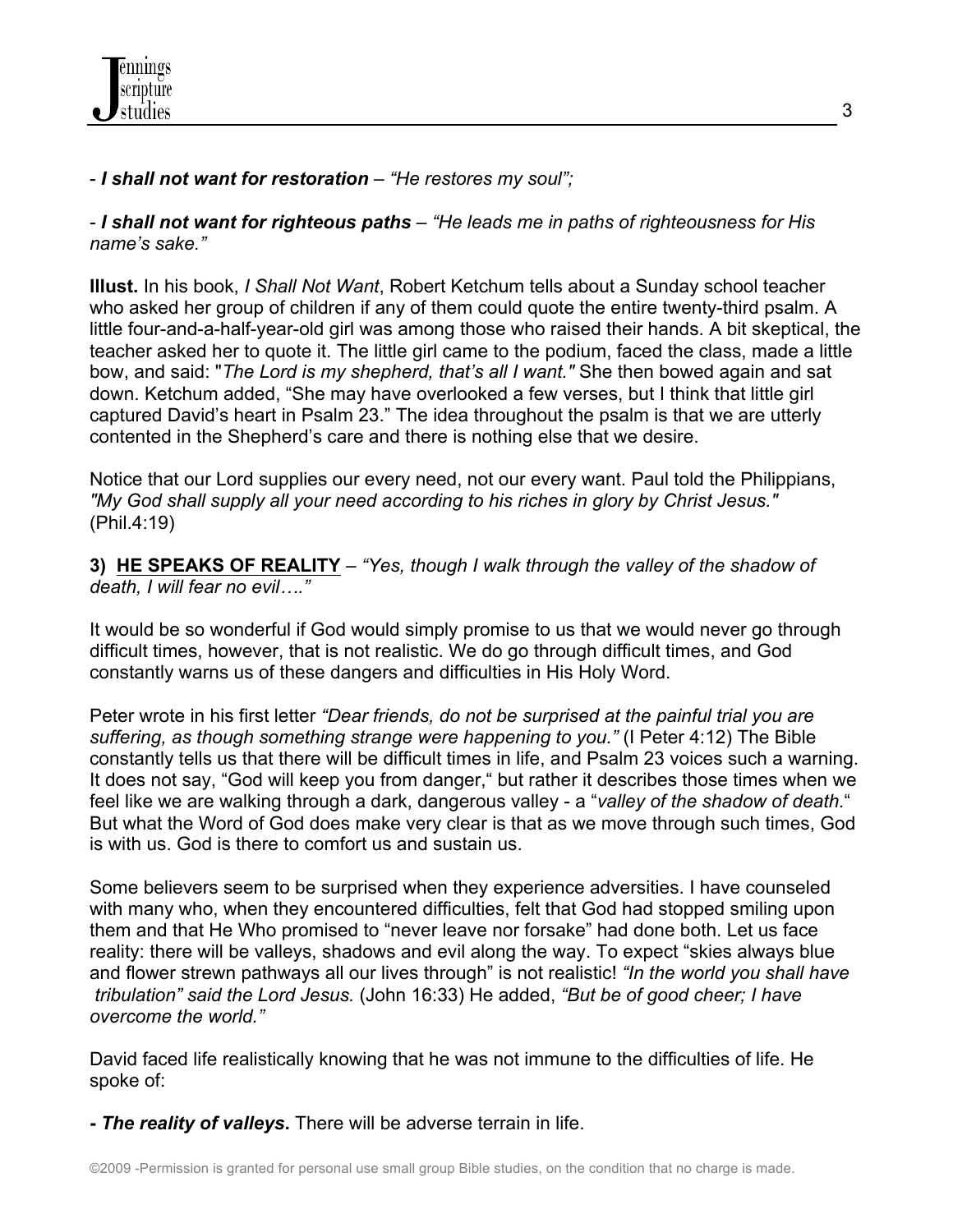*"Yes, though I walk through the valley…"* The reality of life is that there will be up's and down's; mountain top highs and valley lows; smooth roads and rough; smiles and tears.

The valleys are "throughways" – not "dead ends"! It reads, "*Though I walk through the valley."* Notice that the verse does not read, "though I walk *in* the valley" as though that is where we spend all of our lives! But it reads, "though I walk *through* the valley." The Psalm does not read, "though I get lost in the valley!" We pass *through* the valley! Why, or how? Because the Shepherd is with us to guarantee our safe passage.

The variety of the terrain makes the journey more pleasurable. If there were no valleys there would be no mountain tops. Smooth roads do not make good drivers. Warren W. Wiersbe wrote a book titled: "Bumps Are What You Climb On." Though the path may be rough and steep, remember that Jesus, our Shepherd, walks beside us to "brighten the journey and lightens every heavy load."

> *"It's not an easy road we are traveling to heaven, For many are the thorns on the way; It's not an easy road but the Savior is with us His presence gives us comfort each day"*

**-** *The reality of shadows***.** There will be adversities in life.

*"….the shadow of death…."*

Light rays stream from the sun. Shadows are caused when something blocks the light beam. When light hits an object it is diverted, preventing the light beams from passing onward. Behind the blockage is the shadow.

No one lives a shadow-free life. No one lives in the sunshine all the time. Shadows make us appreciate the sunshine more. To become fixated upon the shadow is to forget the sun. Shadows prove that somewhere the sun is shining! We must not permit the shadows to obscure our vision and to cloud our minds for doesn't the verse say, "You are with me"? He is present in the shadows as well as the sunshine!

> *"Has the storm over shadowed your sunshine, And life lost attraction for you? Have the dreams that you cherished been broken, Is you soul filled with bitterness too?*

 *Standing somewhere in the shadows you'll find Jesus, He's the Friend who always cares and understands. Standing somewhere in the shadows you will find Him And you'll know Him by the nail prints in His hands."*

*- The reality of enemies*. There will be adversaries in life. *"…. a table before me in the presence of my enemies."*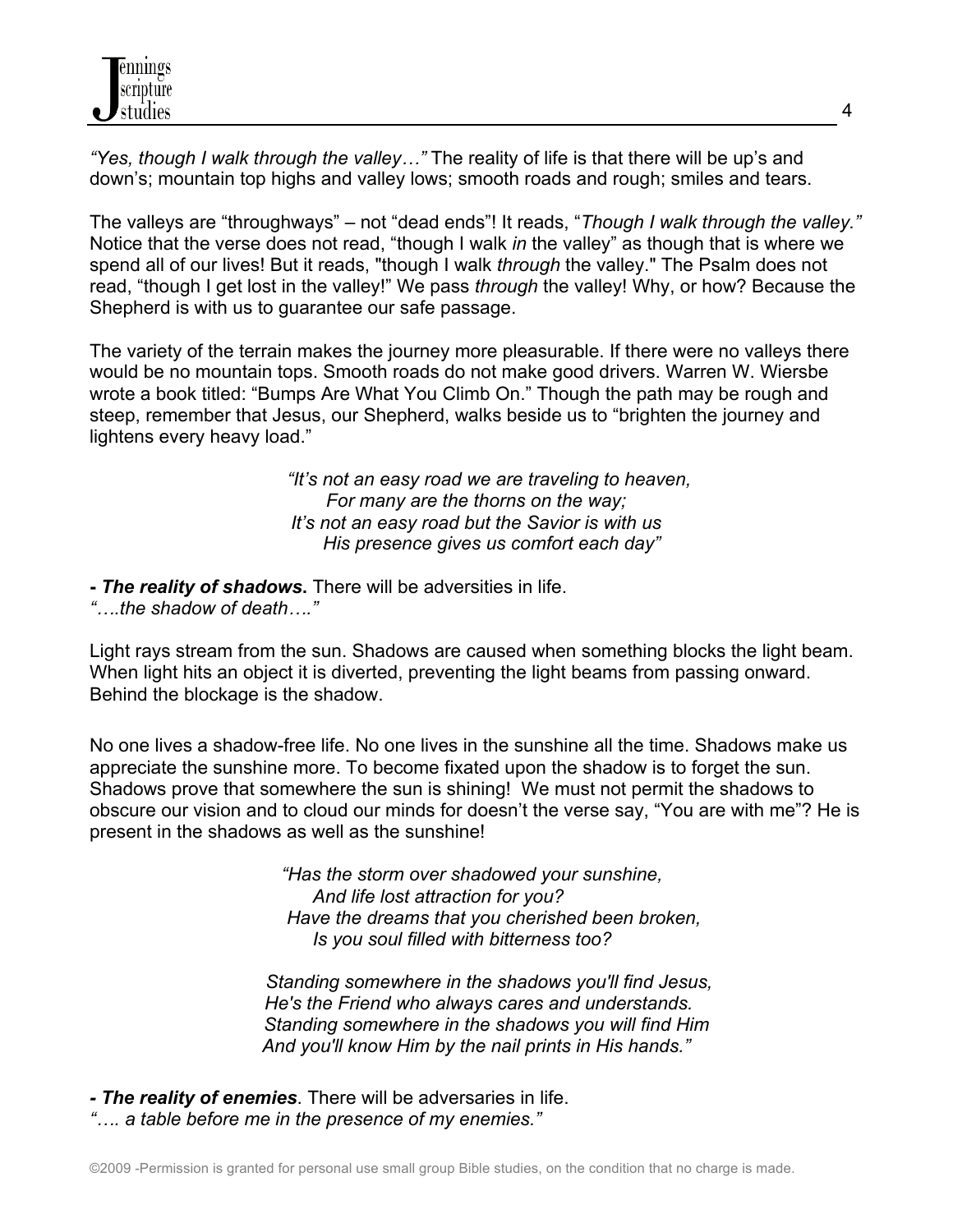David, the shepherd writer of the Shepherd Psalm, knew what it was to have enemies who hunted and hounded him unmercifully. When we declare that "The LORD is my shepherd," Satan's minions marshal against us. Enemies are both seen and unseen; they exist in the realm of the spirit, spirit beings, and in the realm of the physical, human beings.

That the redeemed of the Lord should have enemies must not daunt us. It has ever been so and until we are at home in the Father's House, we will have enemies who dog our steps. Let us resolve to do as did David: *"I will call upon the LORD, who is worthy to be praised; So shall I be saved from my enemies."* (Psalm 18:3) and, *"Teach me Your way, O LORD, And lead me in a smooth path, because of my enemies."* (Psalm 27:11)

There is irony in the statement, "*a table before me in the presence of my enemies."* The enemies have been overcome and are made to watch as the overcomers sit and feast while the they look on! The day will come when the believing victors will triumph and the enemy vanquished will trouble us no more!

# **4) HE SPEAKS OF PROSPERITY**.

### - *We have a table of delights* – *"You prepare a table before me…"*

"There is a storehouse of rich fare with plenty and to spare; yes, God's own Word spreads a feast for every hungry guest." There before us is not only the water, honey, and milk of the Word – there is also the Bread of Life – soul food!

#### - *We have anointing oil* – *"You anoint my head with oil…"*

The anointing oil was medicinal for the sheep. Oil is a also a symbol of the Holy Spirit, our Comforter.

## - *We have a cup overflowing* – *"My cup runs over."*

An overflowing cup means blessings in abundance. Have you counted your blessings recently? It will surprise you what the Lord has done!

## - *We have a duet of companions* – *"goodness and mercy."*

How does Goodness and Mercy follow us? The Lord is Good and He is Merciful – He not only goes before us but He is also our rear guard!

The saints who have not earth's riches are nevertheless prosperous for our Good, Great and Chief Shepherd has a spiritual feast spread for us; we have the oil of the Spirit's presence, power and joy; our cups overflow with blessings and we have the Good and Merciful God as our constant Companion! *"The blessing of the Lord makes rich, and he adds no sorrow with it."* (Prov. 10:22) The prosperous poor are those who are rich toward God.

# **5) HE SPEAKS OF ETERNITY** – *"I shall dwell in the house of the LORD for ever."*

David's psalm is an analogy picturing himself as a sheep and the LORD as his Shepherd. It begins with himself as an earth-bound sheep in green pastures, along streams of water and walking in valleys. He concludes his journey, not on earth, but in "the House of the LORD" in eternity. "From Here To Eternity" was a movie made in Hollywood in 1953, but Psalm 23 is a